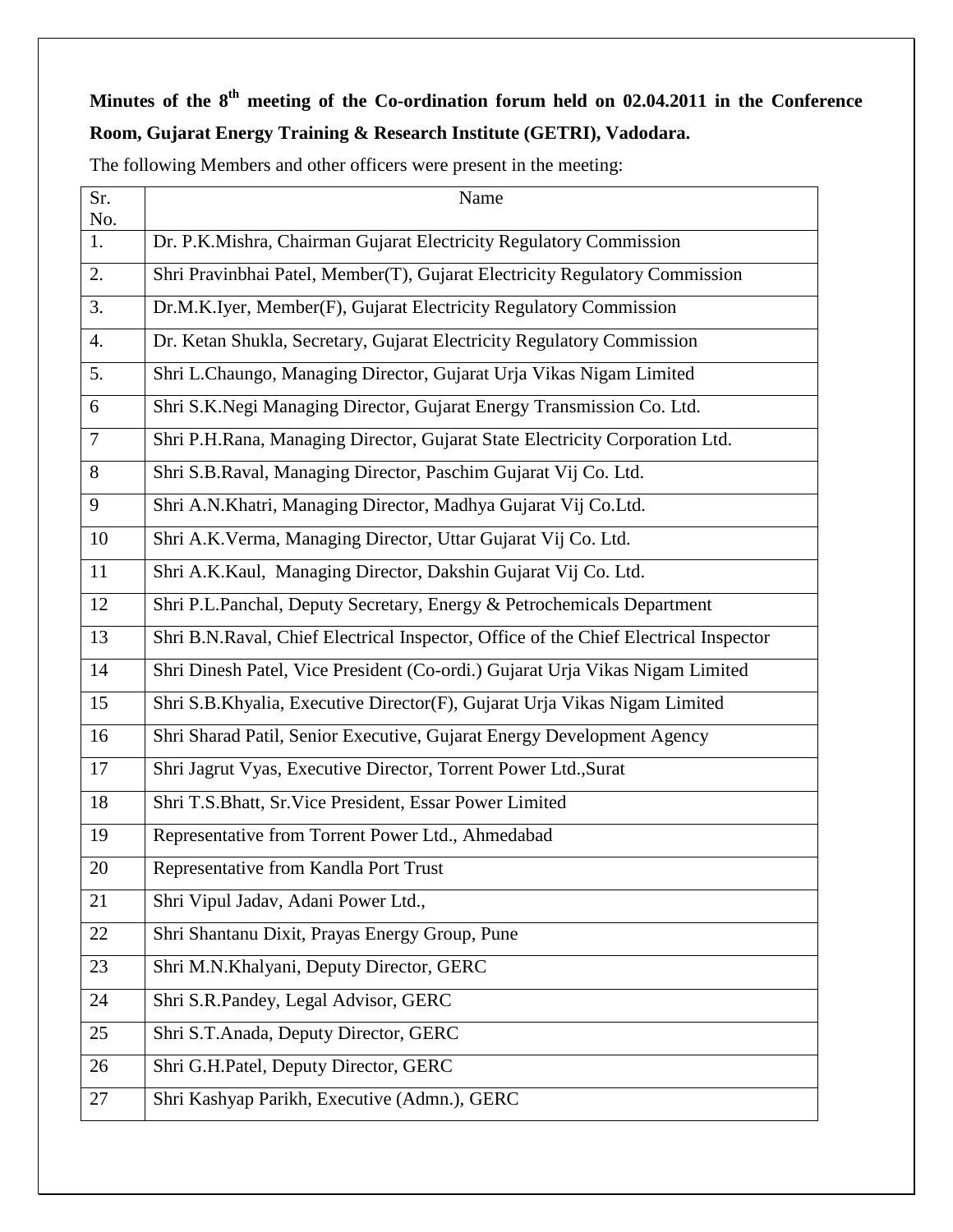Secretary, GERC in his welcome speech, thanked MD, GUVNL and his team for giving co-operation to GERC in organizing the meeting for the first time outside the headquarters of GERC i.e. at Vadodara for understanding the functioning of various utilities of Power Sector and meeting with industrial organizations in a better way.

Managing Director, GUVNL also welcomed Chairman, Member (T), Member (F) and Secretary, GERC. In his introductory Speech, MD, GUVNL sincerely thanked, Chairman, GERC for giving them opportunity to host the Forum meeting outside Ahmedabad and presented a brief scenario of how GUJARAT has been looked upon as a leader in respect of many activities in terms of reforms and initiatives undertaken for emerging as a surplus state in the country. He gave full credit to the Government leadership for promoting reforms in power sector.

The Chairman, GERC in his opening address welcomed the members of the forum and the Pune based NGO "PRAYAS" who are working in the power sector. He specially mentioned about the book "Know Your Power" published by "PRAYAS" which is in very simple language and explains to layman the fundamental of Electricity. This book is very useful for organizations and utilities associated with power sector.

Chairman, GERC mentioned that during the last year i.e. in 2010, all the utilities had filed, their petitions in time, and the commission was able to issue all the tariff orders by  $31<sup>st</sup>$  march 2010. Thus the Commission could achieve the mandate of issuance of tariff orders well in time i.e. before commencement of new financial year.

This year, GSECL, GETCO, SLDC, and at a later date TPL, KPT and MPSEZ have filed their MYT petitions. Out of these the Commission has issued MYT order comprising Truing up of FY 2009-10, APR for FY 2010-11, ARR for the second control period of FY 2011-16 and tariff orders for FY 2011- 12 for GETCO and SLDC on 31-3-2011. The Chairman instructed all the state owned distribution companies to file their MYT petitions at the earliest.

Then the Agenda Items were taken up for detailed discussion.

## **1.) Approval of the minutes of 7 th Meeting of the Co-ordination Forum held on 22nd November, 2010.**

The minutes of the  $7<sup>th</sup>$  Meeting of the Co-ordination Forum held on  $22<sup>nd</sup>$  November, 2010 had been sent to all the members. Since no comments were received from any of the members, the minutes were approved.

# **2.) Action Taken Report on the minutes of 7th Meeting of the Co-ordination Forum**

(1) TPL & PGVCL submitted the Annual SOP Report. Others were instructed to submit the report at the earliest.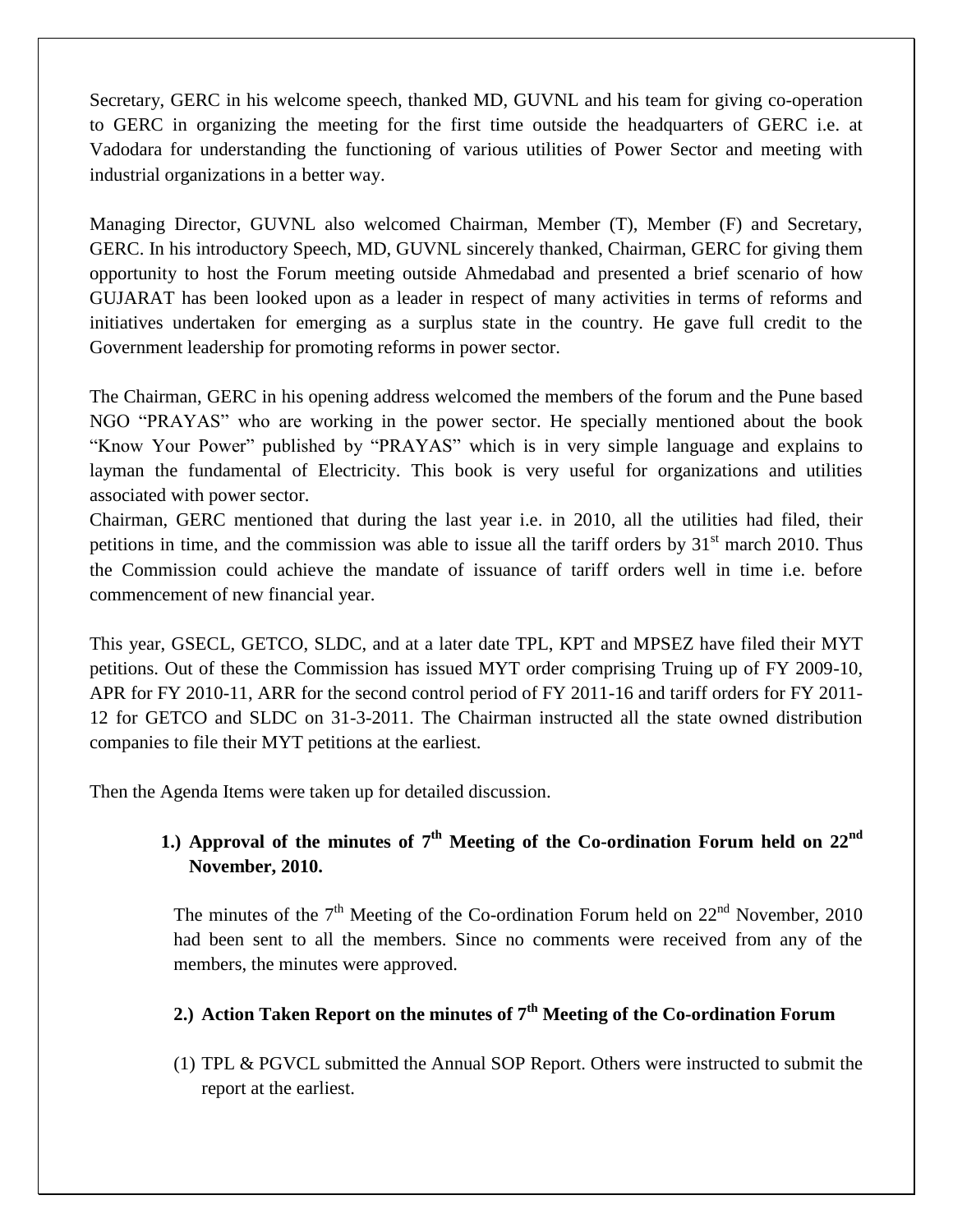- (2) The Commission has issued MYT order comprising Truing up of FY 2009-10, APR for FY 2010-11, ARR for the second control period of FY 2011-16 and tariff orders for FY 2011-12 for GETCO and SLDC on 31-3-2011.
- (3) TPL made a presentation on various safety measures in Electricity Industry.

## **3.) Study Report on Merit Order Dispatch Operations performed by SLDC/ GUVNL during FY 2009-10**

The forum was informed that in the past, CERC had expressed concern about violation of merit order dispatch by SLDC/GUVNL. The commission, therefore, decided to carry out a study on observance of merit order dispatch principles and engaged Shri. Tapan Chatterjee , Retd. Chief Engineer, CEA as consultant to carry out the study and explore possibilities of improvement in prevailing practices.

Recommendations made by the consultant were brought out in the agenda notes. Copy of the report was also forwarded to GUVNL/ SLDC for their comments. Chairman requested GUVNL to expedite their comments. It was intimated by ED (F), GUVNL that one of the recommendations regarding transparency in technical minimum requirement, was already implemented and the same has been posted on the SLDC Website

#### **4.) Model Regulations on Demand Side Management**

On Model Regulations on Demand Side Management (DSM), Commission informed that the Chief Electrical Inspector has worked on subject. This issue has been discussed from time to time, but the Commission has not received any comments so far. MD, UGVCL told that they would require some time to study the model regulations on DSM. DISCOMs are working on DSM and will take one month to complete the exercise. Chairman, GERC observed that the model regulations were circulated three months back and requested that the feedback should be submitted within one month. MD, UGVCL told that peak demand has been reducing and energy consumption is increasing. Chairman suggested that more could be done in respect of the consumers. There is still some scope for improvement. Mr.Vyas of TPL emphasized on the availability of energy efficient equipments and prohibition of non-standard equipment. Chairman, GERC suggested that some pilot schemes should be taken up which would give better understanding of this problem. Director (Technical) GUVNL informed that star rated transformers are being purchased. Representative from PRAYAS informed that details have been worked out by BEE to encourage manufacturers to produce super critical energy efficient equipments.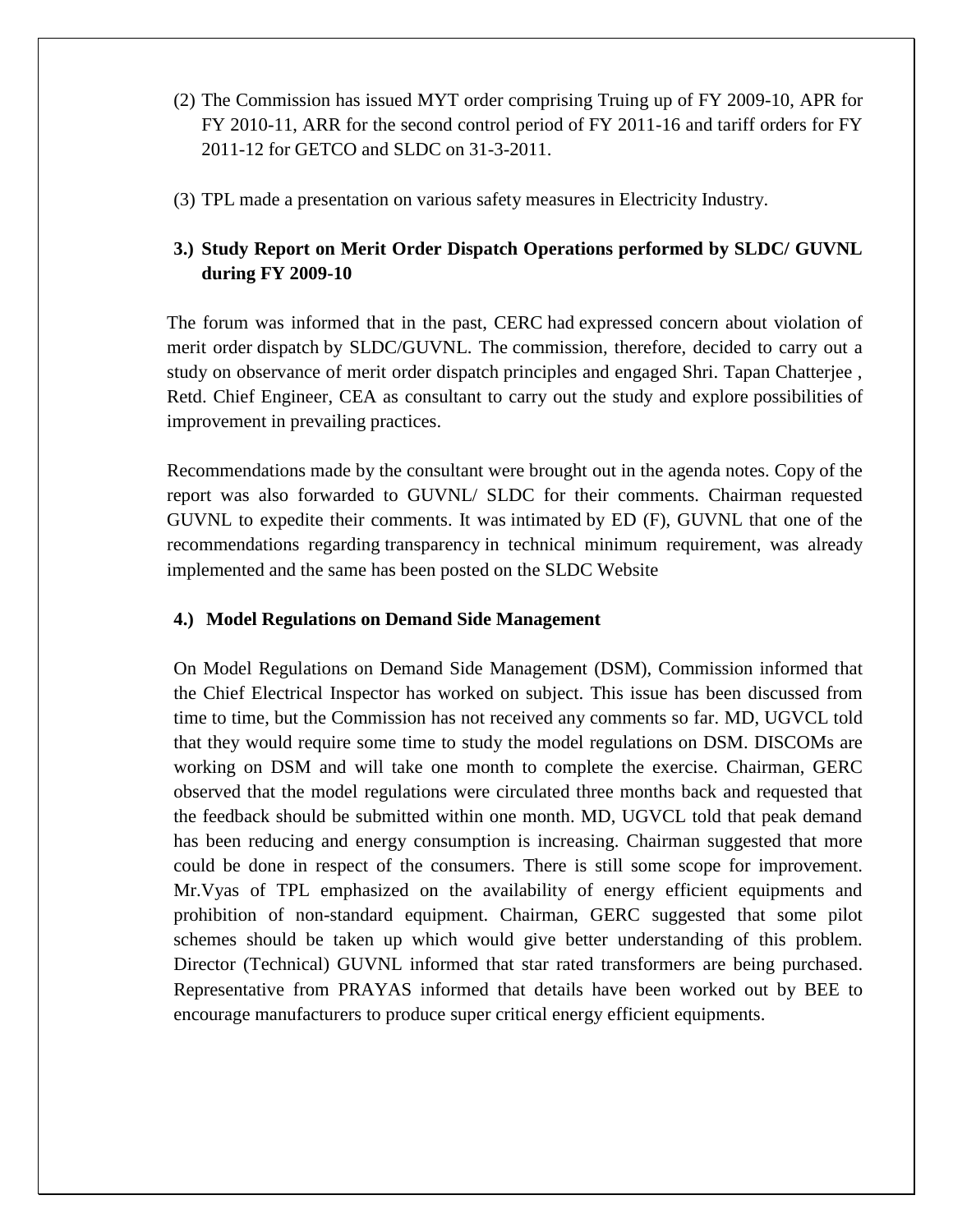## **5.) MYT Regulations**

Chairman informed that MYT Regulations 2011 have been notified on  $22<sup>nd</sup>$  March 2011.

## **6.) Status of Determination of Open Access Surcharge**

The Commission has already examined the provisions of the National Electricity Policy and Electricity Act -2003 in respect of open access in distribution and transmission and fixed reasonable cross-subsidy surcharge of Rs. 0.51/kwh. MD GUVNL said that the present cross subsidy surcharge of 0.51/kwh is reasonable enough for consumers to opt for open access and any further reduction thereon will cause undue burden on utilities.

## **7.) Renewable Energy and Renewable Energy Certificate**

The Commission informed the members that the mechanism of Renewable Energy Certificate is operational and the arrangement has been made for registration and accreditation of REC by the nodal agency GEDA. REC mechanism has been operationalized from 18.11.2010. In the state four projects have already been registered for REC and accredited out of 18 applications received by GEDA. The remaining applications are under scrutiny. It was further informed that a total 532 other than solar REC had been issued upto March-2011. Trading of REC started in the energy exchanges. Executive Director (fin) informed that they have executed power purchase agreements for procurement of power injected from RE projects registered under REC scheme @ RS. 2.60/unit (at average power purchase contract). The period of such purchase is for 10 year which provides freedom to the project developer to switch over after 10 years, if better option of tariff is available to them.

## **8.) Standard of Performance ( SoP)**

Chairman, GERC expressed concern over large number of fatal accidents; both human and animal .He also reiterated that a Public Campaign has to be organized by various stake holders. He also drew the attention on the large difference between Q-II & Q-III reports of UGVCL. There were suggestions that seasonal effects should be examined to reduce fatal accidents. MD, UGVCL pointed out that fatal accidents were happening mainly in the premises of consumers due to lack of awareness and reasons beyond the control of the utility. Chairman, GERC informed that GUVNL should present an analysis of these two Quarters in respect of fatal accidents; both animal & human and compare with UGVCL-PGVCL report. The Commission is of the opinion that The Chief Electrical Inspector  $\&$ GUVNL should give a combined report on the above one month before the next meeting.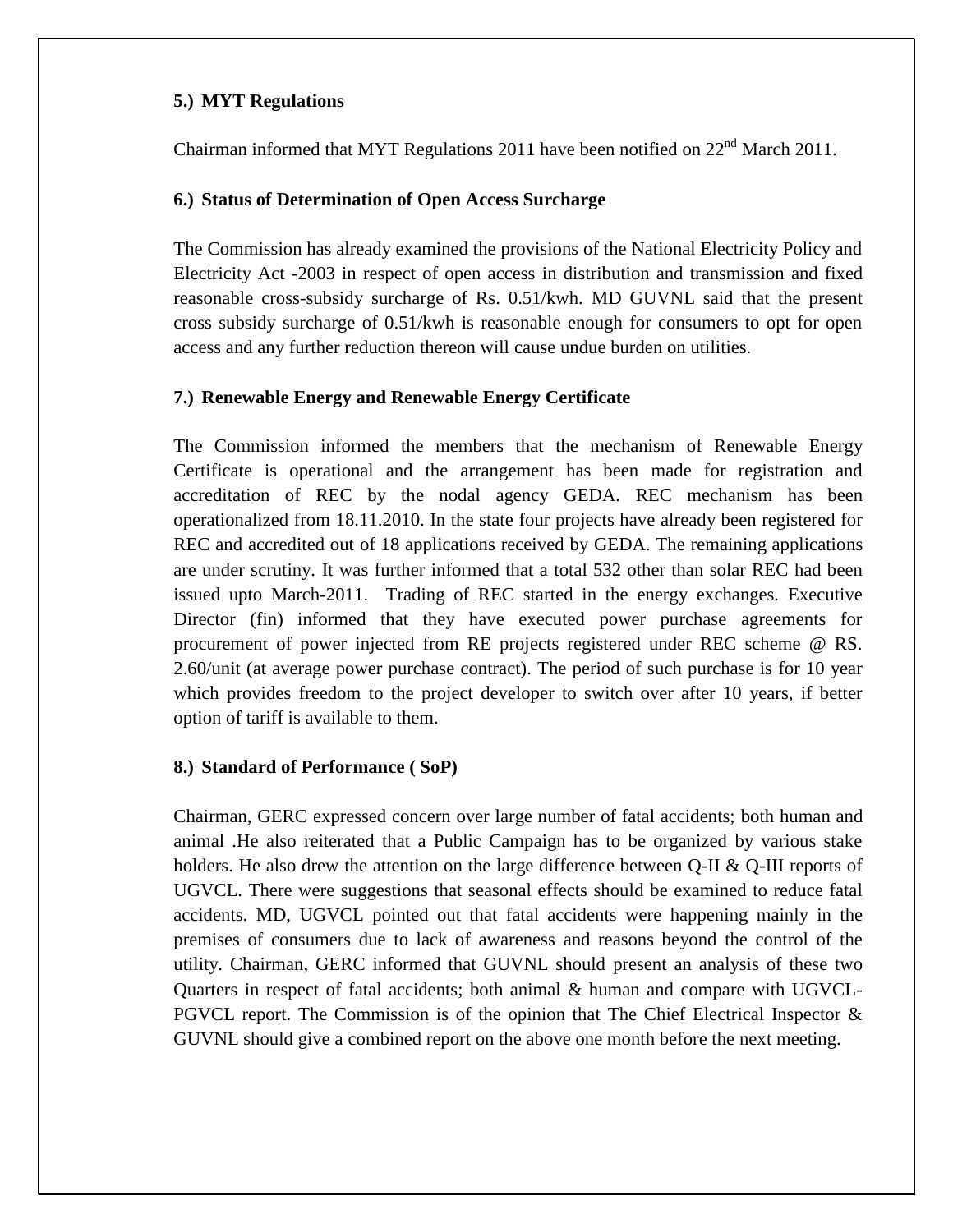## **9.) Draft Regulation for Open Access**

The Commission has received comments on the Draft Regulations, and will finalize these Regulations shortly.

## **10.) Presentation of "Prayas" on "Electricity for All"**

Prayas made a presentation before the members and outlined various important aspects of the National Electricity Policy and Electricity Act -2003. According to them, charges of connection should be reduced to provide electricity access to small consumers in the country. They gave an example of West Bengal where connection charges have been reduced drastically from Rs. 2500 to Rs. 250. They also noted that charges both in terms of tariff and connection should be reduced. They presented the following suggestions:

- Top priority need to be given to make power supply affordable to poor people and in this direction mooted an idea of UMPP for poor people.
- There must be a rationale and transparency in deciding the load shedding hours and advertise the same for public notice.
- (ESMI)Electricity Supply monitoring initiative should be introduced so that the consumers get reliable and quality power supply
- Third party Audits for DISCOMs metering  $\&$  Billing should be conducted to ensure transparent metering & Billing process.
- Spread awareness about Grievance Redressal Mechanism.

 Chairman GERC and other members of the forum appreciated the presentation and complimented PRAYAS for their pioneering and thought provoking work.

## **11.) Safety in the Electricity Industry**

Torrent Power Limited made a Presentation on safety in the Electricity Industry covering following issues:

- Main hurdles in the safety to reduce accidents.
- TPL has projected additional requirement of 400 to 500 MW of power for Ahmedabad and Surat by the year 2030
- To minimize the accidents, underground cables are used in Ahmedabad and Surat.
- TPL suggested that there should be co-ordination among utilities, local bodies and various government agencies.

During the discussion MD GETCO and MD UGVCL opined that strict measures are required to deal with encroachments near the existing network of utilities. Chairman GERC expressed that most of the issues are governance issues, which need to be looked into in consultation with state/central Governments because of involvement of various authorities